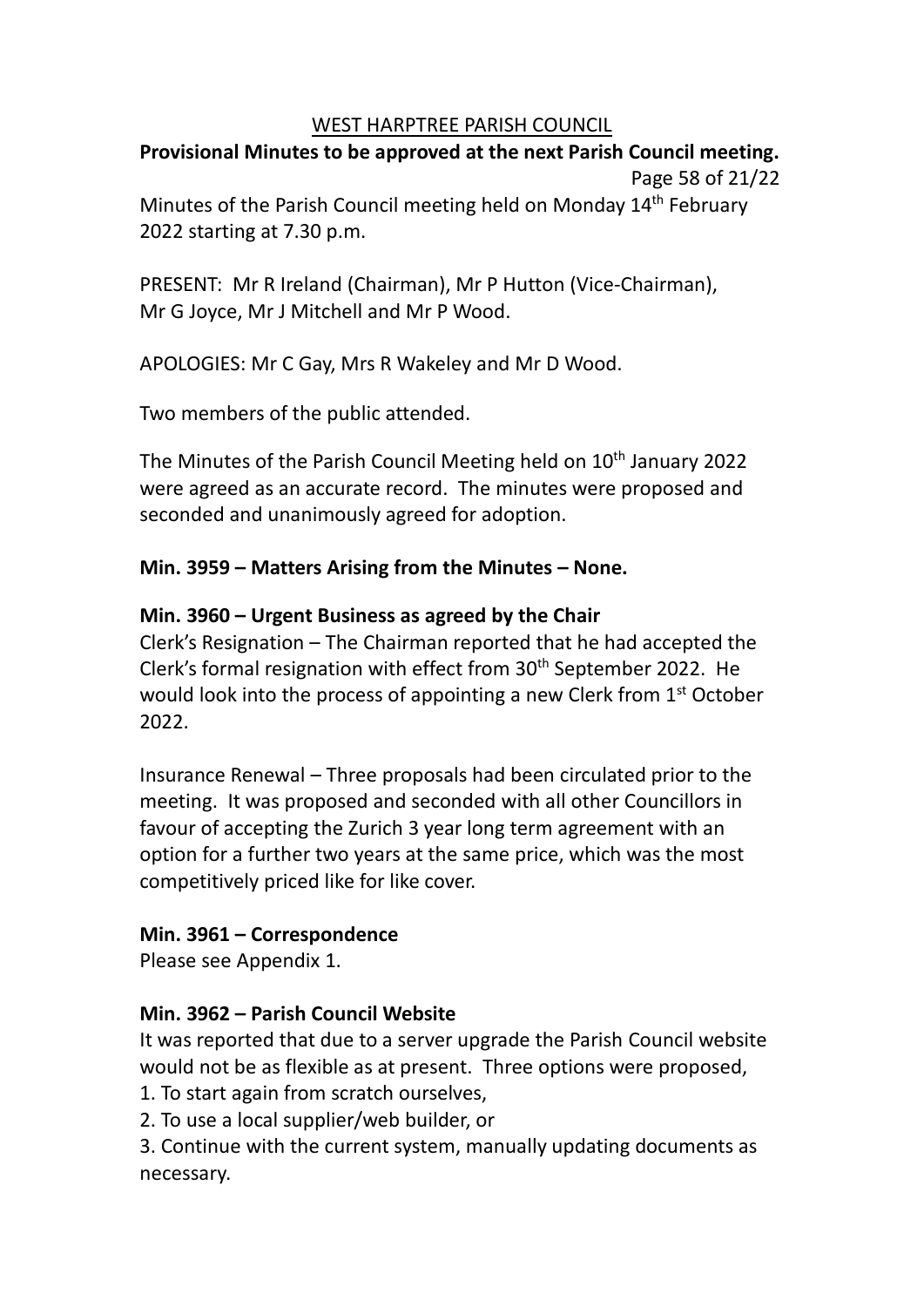Following a lengthy discussion, it was agreed to continue with the existing very low cost system. If the Website became unsatisfactory long term, it could be reviewed at any time, subject to budgetary constraints.

# **Min. 3963 – Memorial Hall**

Work was continuing to improve the upstairs area. Further grants had been awarded, the first from the Ward Councillor's Empowerment Fund. Thanks, were expressed to him for his help, and the other from Tesco, both of which would go towards providing a sound system upstairs.

## **Min. 3964 - Highways**

20mph Speed Limit – A very successful public meeting had taken place on 7<sup>th</sup> February. The Ward Councillor spoke about the story so far, the consultation for Phase I and aspirations for Phase II, and B&NES Senior Highways Engineer explained the scope of Phase I. Villagers were encouraged to submit positive comments via the consultation process which would run until 24<sup>th</sup> February 2022. From feedback, it was noted that the consultation process was not easy to complete.

Phase II ideas and suggestions from the public would be collated by the Parish Council.

Wessex Water, Sewerage Network Upgrades – At the same public meeting two representatives from Wessex Water presented their plan to upgrade the West Harptree sewerage network during April and May 2022. Most surprisingly, all work would be carried out through existing manholes which would minimise disruption on the road network and to the environment.

A question and answer session took place after each presentation.

A368 Resurfacing – It was noted that the Ward Councillor was pushing for this to be included in next year's budget.

Pothole – A pothole on Bristol Road, near The Linney would be reported.

Initials ….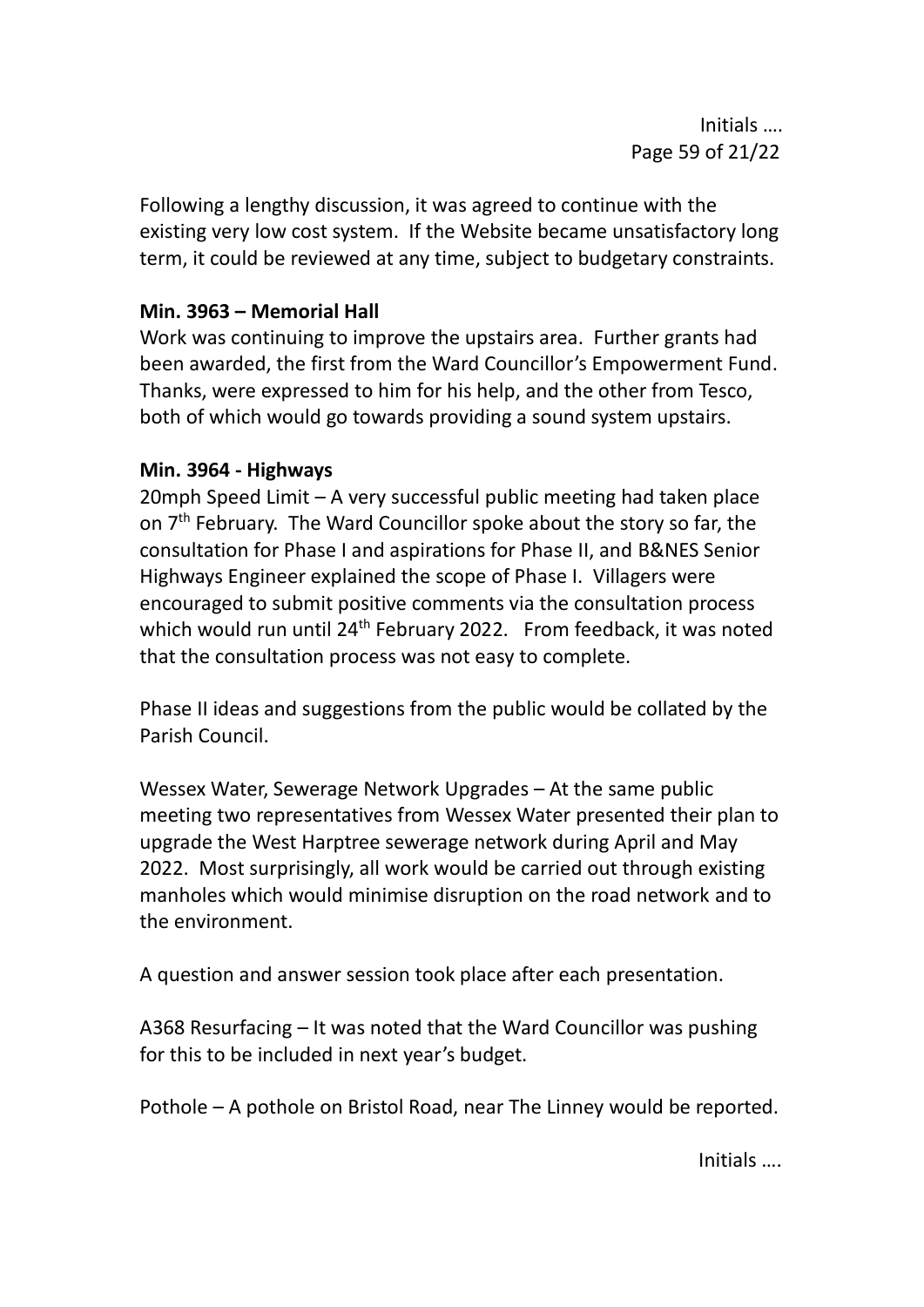# **Min. 3965 - Recreation Ground**

The play equipment was in good order.

It was agreed that a climbing frame, suitable for the 3-10 year age group would be a good addition to the existing equipment. A bid for grant funding would be explored.

Work to the Recreation Ground fence and replacement gate was scheduled for this week.

# **Min. 3966 – Bus Shelter**

The Bus Shelter roof replacement had stalled due to the chosen contractor reneging on his contract. Further quotations had been requested. It was proposed and seconded to accept a quotation from Richard Maggs who would carry out the work as soon as possible.

# **Min. 3967 – Local Plan Partial Update Consultation**

A Webinar would be attended on  $1<sup>st</sup>$  March with a report at the next meeting.

# **Min. 3968 – Chew Valley Climate and Nature Emergency**

It was reported that the Chew Valley Climate and Nature Emergency Group were considering amalgamating with B&NES to enable a more joined up approach.

# **Min. 3969 – Platinum Jubilee of Queen Elizabeth II**

Councillors would liaise with the Memorial Hall Committee who were leading the event. The matter was ongoing.

# **Min. 3970 - Community Infrastructure Levy**

Projects underway included, supporting the 20mph speed project, replacing the Bus Shelter roof and fencing in the Recreation Ground. The purchase of additional play equipment was being considered subject to matched grant funding.

# **Min. 3971 – Ward Councillor's Report**

Please see Appendix 2.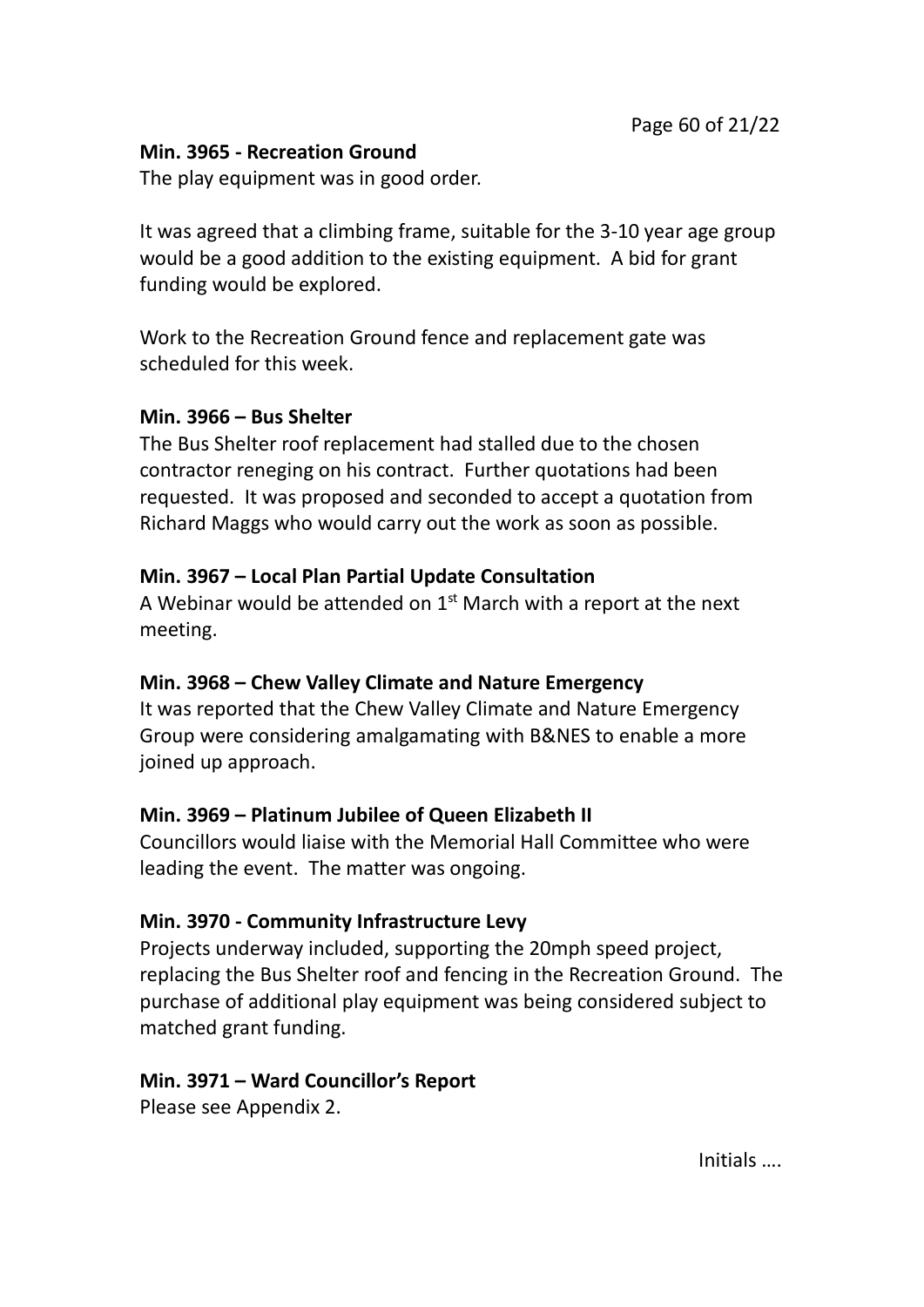## **Min. 3972 – Planning Matters**

Notification of decision

- a. Planning application 21/05439/FUL, Westleaze, The Street Erection of 1.5 storey garage extension to form annexe. PERMIT.
- b. Planning application 21/05362/COND, Orchard Cottage, Ridge Lane Discharge of condition 13 (Materials – Submission of Schedule and Samples) of application 21/00050/FUL (Erection of a two storey 3/4 bedroom dwelling, car port for 2 cars and additional parking for 4 cars following demolition of existing cottage). CONDITION DIS-CHARGED.
- c. Planning application 20/04595/FUL, Land to the South of Widcombe Lodge, South Widcombe, Hinton Blewett – Erection of dwelling, covered parking, implement store and formation of vehicular access. REFUSE.

## **Min. 3973 - Finance**

The agreed new insurance policy invoice totalling £363.10 would be paid prior to the next meeting.

## **Min. 3974 – Meetings attended – None.**

## **Min. 3975 – Items for the Information of the Clerk**

Electricity Contract – The electricity contract had been renewed for a 24 month period. SSE remained the cheapest supplier.

## **Min. 3976 - Future Meetings**

Date of the next meeting: Monday 14<sup>th</sup> March 2022 starting at 7.30 p.m.

The Chairman declared the meeting closed at 8.30 p.m.

| Chairman |  | Date Signed |
|----------|--|-------------|
|----------|--|-------------|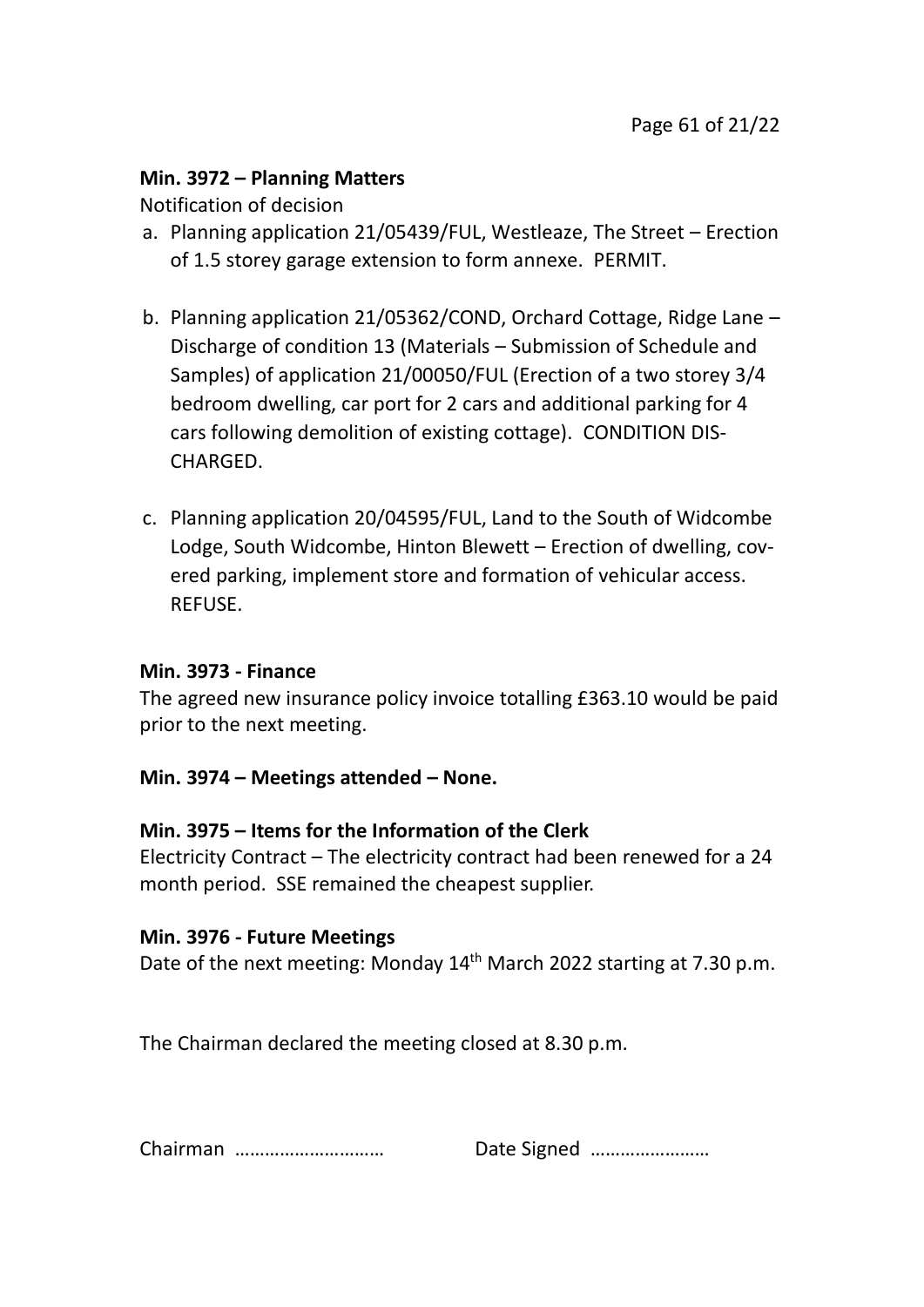### Page 62 of 21/22

#### **Appendix 1 Min. 3961 – Correspondence**

#### January 2022

- 1. Sunshine Gym at Broxap brochure.
- 2. Rural Services Network The Rural Bulletin, 11<sup>th</sup> January 2022.
- 3. B&NES Weekly Planning List No. 2.<br>4. B&NES Street Works 11/01/22 17
- 4. B&NES Street Works 11/01/22 17/01/22.
- 5. B&NES, Planning Notifications 21/04323/FUL, East Harptree.
- 6. Lydia Livingston Bus Shelter.
- 7. B&NES, Planning Notifications 22/00080/VAR, East Harptree.
- 8. B&NES Parish Precept Acknowledgement.
- 9. Ann Robson Trust New article.
- 10. B&NES, Fix my Street Pothole resolved.
- 11. ICO Latest News.
- 12. B&NES Weekly e-newsletter, 14th January 2022.
- 13. B&NES Bus Support Service.
- 14. B&NES Transport Planning, Journey to Net Zero. 15. Rural Services Network - The Rural Bulletin, 18th
- January 2022.
- 16. B&NES Weekly Planning List No. 3.
- 17. B&NES Street Works 18/01/22 25/01/22.
- 18. Gallagher Insurance quotation.

### February 2022

- 1. B&NES, Planning Notifications 22/00080/COND, East Harptree.
- 
- 2. Gallagher Communities Newsletter.<br>3. Bristol Airport Your Airport News. Bristol Airport – Your Airport News.
- 4. Rural Services Network Bulletin Special,
- Compelling Rural Health & Care Evidence released. 5. B&NES, Development Management – Notification of
- decision, 21/05439/FUL, Westleaze. PERMIT. 6. B&NES – Weekly Planning List No. 5.
- 7. B&NES Street Works 01/02/22 07/02/22.
- 8. Nemesis Fireworks Professional Firework Displays 2022.
- 9. Rural Services Network Rural Funding Digest, February 2022.
- 10. BHIB Insurance Quotation.
- 11. B&NES Weekly e-newsletter, 1<sup>st</sup> February 2022.
- 12. Creative Play New Products brochure.
- 13. ALCA In Short, February 2022.
- 14. B&NES New date for Chew Valley Area Forum, Monday 28<sup>th</sup> February at 6 p.m.
- 15. Wessex Water Whistley Lane ownership.
- 19. CPRE Director's Bulletin.
- 20. Zurich Insurance quotation.
- 21. B&NES New Community Website.
- 22. B&NES, Planning Notifications 21/05160/FUL, Hinton Blewett.
- 23. B&NES Weekly e-newsletter, 21st January 2022.
- 24. B&NES, Planning Notifications 21/5433/FUL and 21/05483, Compton Martin.
- 25. B&NES Transport Planning, Journey to Net Zero Public Consultation January 2022.
- 26. B&NES, Planning Notifications 22/00080/VAR, East Harptree.
- 27. Cllr D Wood West Harptree 20 mph proposal.
- 28. Rural Services Network The Rural Bulletin, 25<sup>th</sup> January 2022.
- 29. B&NES Weekly Planning List No. 4.
- 30. B&NES Street Works 25/01/22 01/02/22.
- 31. Utility Aid Quotation.
- 32. Community Action Suffolk Unable to quote.
- 33. Avon Fire and Rescue Service Consultation.
- 34. SSE Quotation.
- 16. Richard Maggs Bus Shelter Quotation.
- 17. B&NES, Development Management Notification of decision, 21/05362/COND, Orchard Cottage. CONDITION DISCHARGED.
- 18. Cllr D Wood Report.
- 19. Rural Services Network The Rural Bulletin, 8th February 2022.
- 20. B&NES Weekly Planning List No. 6.
- 21. B&NES Street Works 08/02/22 15/02/22.
- 22. My Parish Council Website information.
- 23. Andrew Tovey Fencing update.
- 24. B&NES, Planning Notifications 22/00304/FUL, East Harptree.
- 25. B&NES, Planning Policy Parish/Town Councils virtual briefing on 1st March, The B&NES New Local Plan.
- 26. B&NES, Development Management Notification of decision 20/04595/FUL, Land to the South of Widcombe Lodge, South Widcombe, Hinton Blewett. REFUSE.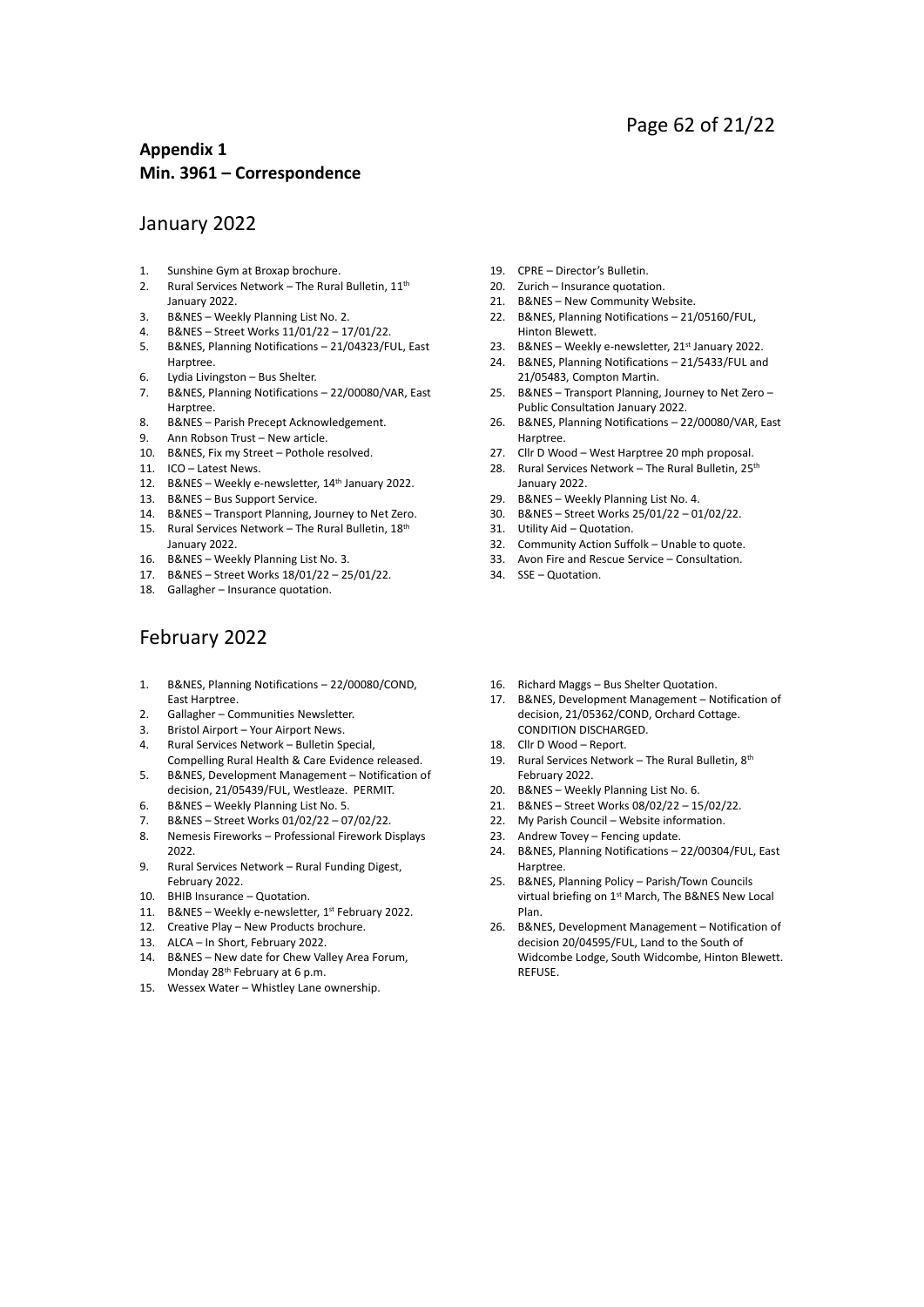## **Appendix 2 Min. 3971 – Ward Councillor's Report Dated 8/2/22**

#### **WHPC Speeding Phase One:**

Was very happy with the public meeting and thank you to WHPC for organising it and for the messaging from Richard. The line on all pulling together and agreeing each stage as it comes is a very strong idea and I think it will give us best success.

I have asked Stefan to send the consultation details to Jan for local distribution.

#### **WHPC Speeding Phase Two:**

The £10k contribution to Phase Two is in the final budget paperwork that was published on 3/2/22. This will be finally voted on 10/2/22 at Cabinet and 15/2/22 at Council. It would be good to discuss how is best to build a local consensus on what Phase 2 should look like. This may come around sooner than we think so it would be good to get a head start on this.

I've not finished my Ward Councillor Survey yet (hope to this month) and will send any comments from that to Jan that are relevant to this to be included with her list.

#### **Road resurfacing:**

As reported at the public meeting I've secured funding for full resurfacing between the village and the lake towards Bishop Sutton. I am pushing strongly for the road through the village to be resurfaced at the same time as this. But no guarantees on that at this stage. But if it happens, I'm keen to ensure that Phase Two and any resurfacing happen in a co-ordinated way.

#### **Kerbside Recycling:**

I took away the unacceptable two missed collections of parts of West Harptree over the new year period. The fair points were made that a) extra tonnages are predictable, b) that rounds can be reversed so two misses don't happen twice in a row and that c) Covid is a known quantity and not an acceptable excuse.

The normal response to missed collection of part of the round (when the recycling truck is full) is normally either: a) they come back the next day or b) a different vehicle comes to finish the round. The garden recycling crews are used as backup during Christmas and New Year period to help mitigate the predictable extra tonnages over the period.

We also make use of agency loaders and drivers due to the (historically predictable) sickness rates over winter and the (recently predictable) Covid self-isolation rates over the winter months. "Because of Covid" is a lazy and frustrating explanation for problems with services at this stage, but there are some genuine explanations (not good excuses) around this. The main impact of Covid is shortage of labour. The drive toward home delivery has attracted lots of HGV and LGV drivers to the private sector (Amazon trucks and warehouses, etc), along with lack of availability of drivers from the continent. This has led to a nationwide (and well publicised) shortage of drivers. The government relaxed the immigration rules for drivers but only until the end of December, which was a short-term retail solution rather than a longer-term local Council solution. The government also tried to increase HGV driving test capacity (which had slowed down during Covid) but capacity was limited to one driving test per month for the Council. We are regularly short of 7 drivers and requests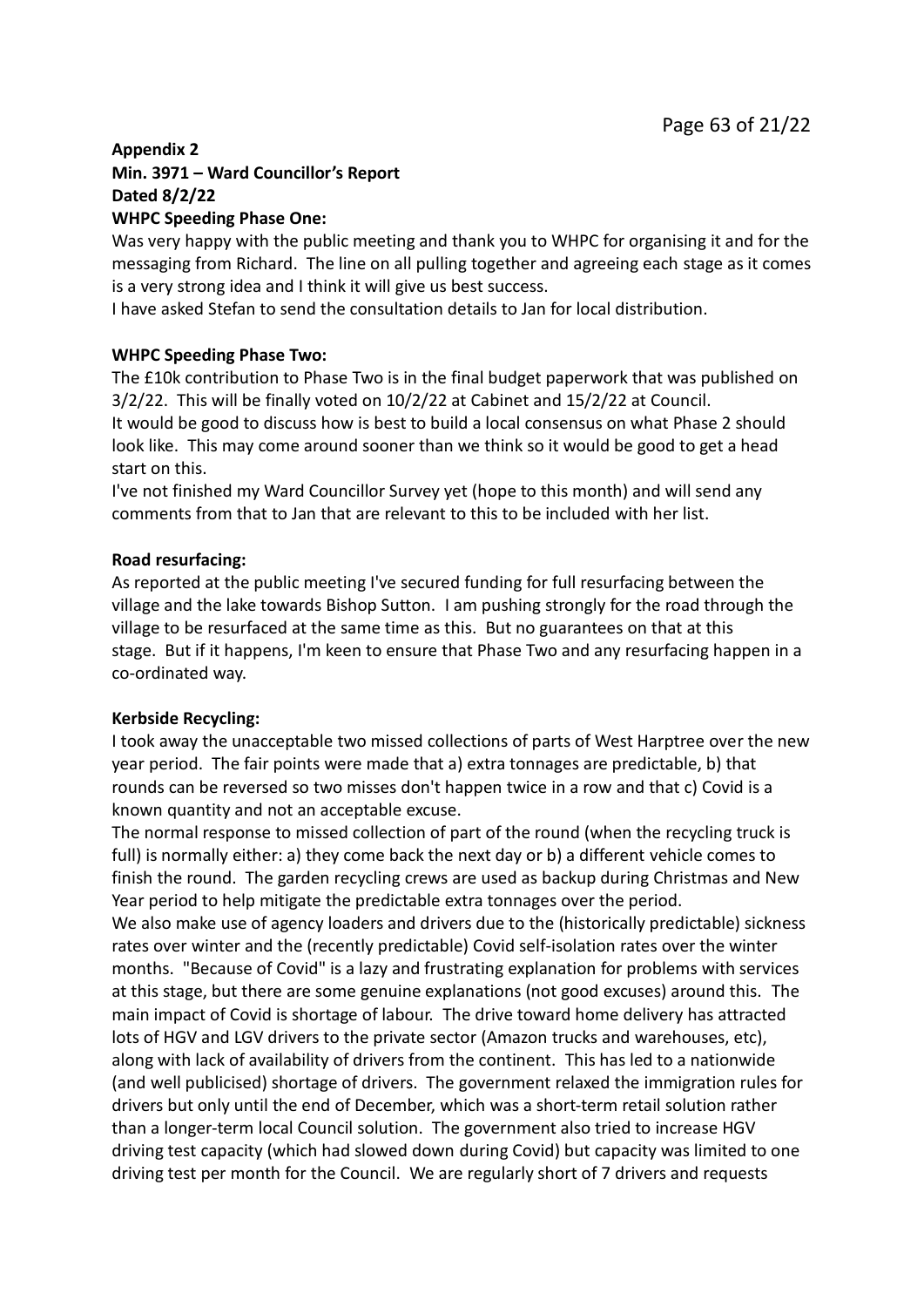drivers from agencies all the time.

Things I've done to try to recruit and retain drivers:

- Employ loaders on a 'loader-to-driver' contract, to train non-drivers to drive our trucks

- Financial incentives for staying with or joining the Council

- Proactively selling the benefits of working for the Council

- Reducing the number of drivers who also need to act as loaders, by employing more loaders

What I'm doing to improve the accuracy and resilience of kerbside collection services: - Recycling had skeleton staff that meant even at the best of times staff shortages would compromise the service. I've employed an additional 13 loaders (net) to bring most of our crews up to three person crews rather than two person crews. This improves speed, accuracy, supervision and the overall numbers in the service which helps when staff are sick or self-isolating

- Kept this investment in the service in the new budget for 22/23

- Introducing in-cab technology (currently in waste trucks, introducing to recycling trucks soon) which digitises rounds and reduces the number of missed houses and missed assisted collections

I'm committed to the resident experience of recycling being excellent. I'm proud that our recycling rate is a record high (against a national drop in recycling rates during Covid) and I do not want residents to lose patience with recycling services and stop using it, and therefore see recycling rates drop.

Jon has also sent me a separate email with some excellent suggestions which I am taking forward separately.

#### **Ward Empowerment Fund:**

As mentioned at the last meeting I intended to make an application on behalf of the village hall. This was successful for £250 to help upgrade the sound system.

#### **WECA Spatial Development Strategy (SDS):**

The government has allocated 105,000 houses to be built in the WECA area between 2022- 2042. B&NES allocation of this is 15,000 houses. This is higher than the 12,000 we were originally told, but much lower than revised government plans of 24,000 that we negotiated down to 15,000. The SDS sets out the housing numbers and the broad allocation of where housing should be built. This is primarily on brownfield sites and on the edges of heavy populated areas where there are jobs and public transport and houses can be more affordable. This feeds into and guides our Full Local Plan, which is important to keep building the right number of houses that stops speculative developments in our villages. (Developers go to court and say 'not enough houses have been built, so we should build where we want to help the numbers' as has happened in villages in the Chew Valley in the past).

There is also provision for 'non-strategic housing' which is usually the houses that are 'scattergun' applied to giving most villages in B&NES a housing allocation over the period.